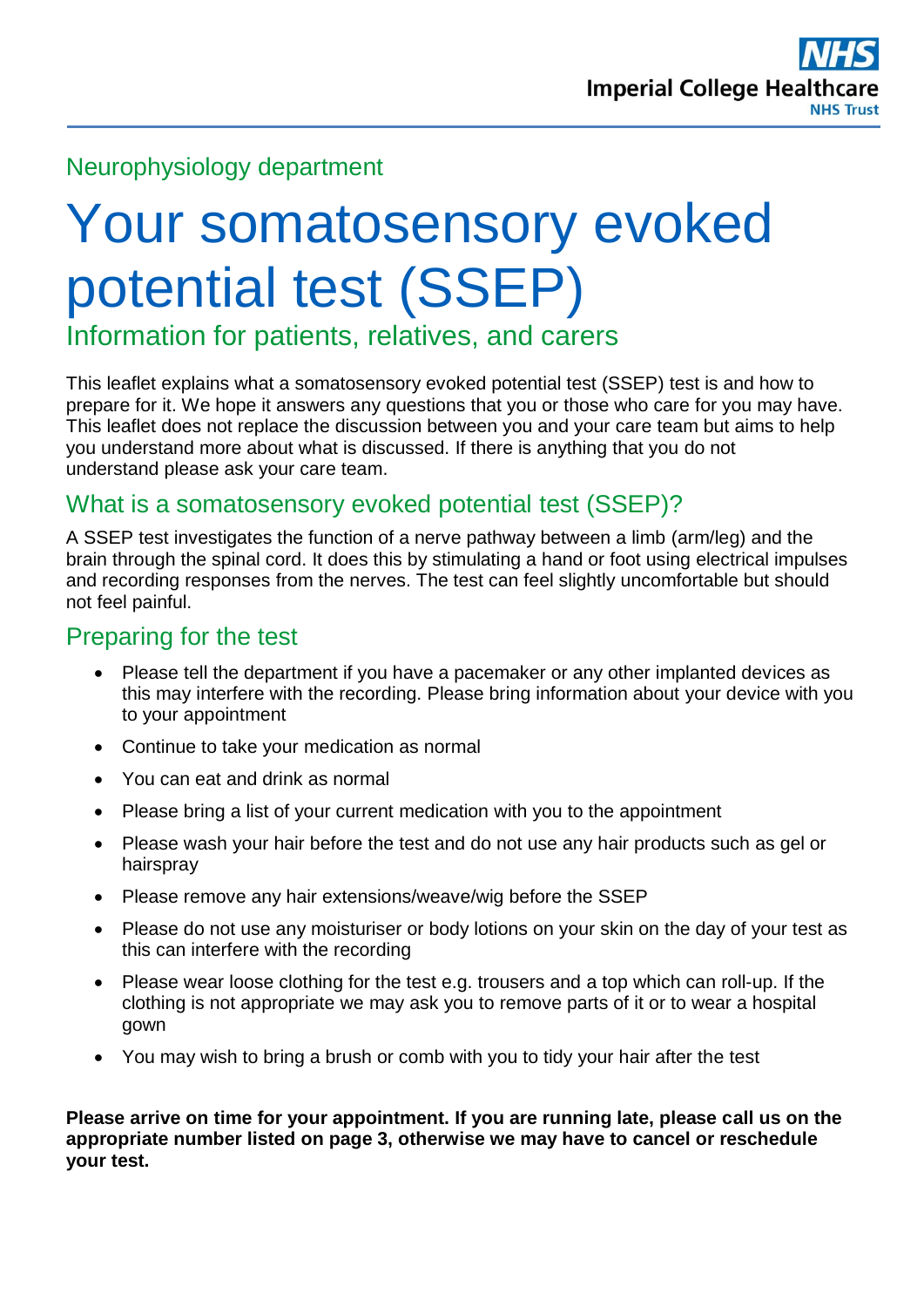## During the test

- When you arrive at your appointment you will be called in by the clinical physiologist who will explain the test and ask you to sign a consent form
- they will ask about your medical history and to see the list of your current medication
- The clinical physiologist will use a crayon to make a few markings on your head and body. The area will be rubbed with an abrasive gel which can feel like a small scratch
- Electrodes (small metal discs) will be attached to your head and arms/legs using a sticky paste. The paste can leave your hair feeling sticky but this will come off very easily when you shampoo your hair
- We will ask you to either lie comfortably on a bed or sit in a chair
- It is important to relax during the procedure
- The physiologist will stimulate the nerves in the arms or legs with small electric impulses and record the responses. You will feel a tapping sensation while the nerve is tested. This can be a little uncomfortable at first but most people get used to it and find it painless
- When the test is completed, the physiologist will remove the electrodes and gently clean the area. Any paste residue can be removed by shampooing your hair at home
- The results will be analysed and a report will be sent to your referring consultant. This usually takes up to two weeks
- The SSEP test lasts about one hour

#### Risk or complications following the test

There are no known side effects of SSEP. Occasionally, patients cannot tolerate the electrical impulses. If this happens we will tell your referring clinician.

#### Contact details

If you cannot make your test or have any questions or concerns about your appointment please contact the relevant neurophysiology department:

- St Marys Hospital: **020 3312 6628**
- Charing Cross Hospital: **020 3311 1329 / 7515**

We are open Monday–Friday, 09.00–17.00.